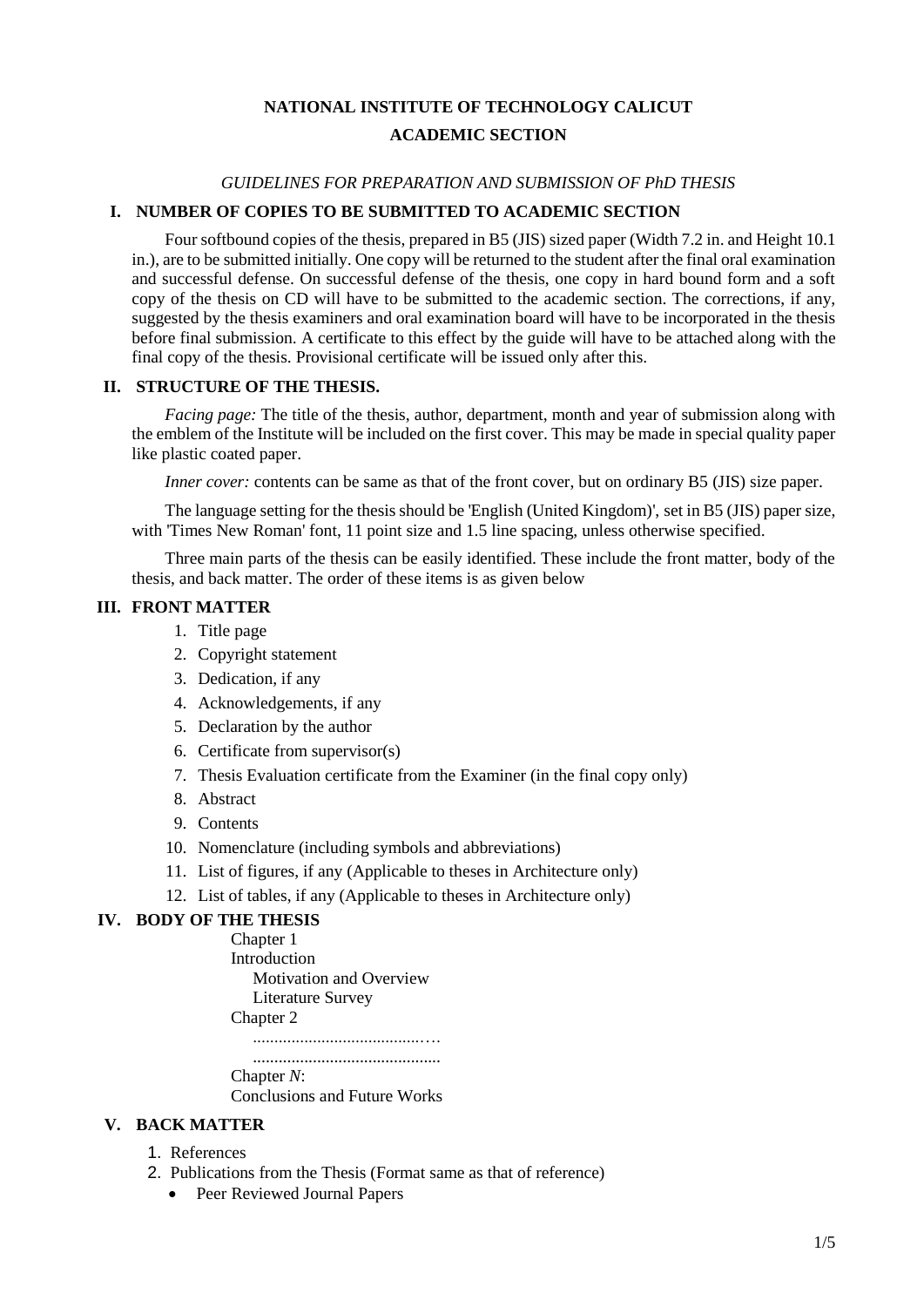- o Under Review (Manuscripts under review under this separate subsection. This section should be removed from the thesis submitted after defense.)
- Peer Reviewed Conference Papers.
- 3. Author Biography (optional)
- 4. Appendix, if any
- 5. Index (optional)

## **VI. TITLE PAGE**

See sample title page.

#### **VII. COPYRIGHT STATEMENT**

The author must include the following copyright statement at the center of the page following the inner title page.

#### © **FULL NAME OF THE AUTHOR**, (**year**)

NIT Calicut has the sole ownership of Patents and Software Copyrights resulting out of this Thesis work. NIT Calicut has the royalty-free permission to reproduce and distribute copies of this Thesis for teaching and research as well as for dissemination of teaching and research in other academic institutions.

# **VIII. ACKNOWLEDGEMENTS**

The author of the thesis can acknowledge the help and guidance received from different persons in this section. Any financial support received from funding agencies in the preparation of the thesis should definitely stated here.

## **IX. DECLARATION**

The following declaration should appear in the page. (by the scholar submitting the thesis)

I hereby declare that except where specific reference is made to the work of others, the contents of this thesis are original and have not been submitted in whole or in part for consideration for any other degree or qualification in this, or any other university. This thesis is my own work and does not contain any outcome of work done in collaboration with others, except those specified in the text and Acknowledgements.

(Signature/Name/Date)

# **X. CERTIFICATE**

The certificate should be signed by the supervisor(s) and countersigned by the head of the department. The wordings of the certificate is as follows.

This is to certify that the thesis entitled…………………………………….. ....................................................................… submitted by **NAME OF AUTHOR** to National Institute of Technology Calicut for the award of the degree of Doctor of Philosophy is a bonafide record of the research work carried out by him under my(our) supervision and guidance. The content of the thesis, in full or parts have not been submitted to any other Institute or University for the award of any other degree or diploma.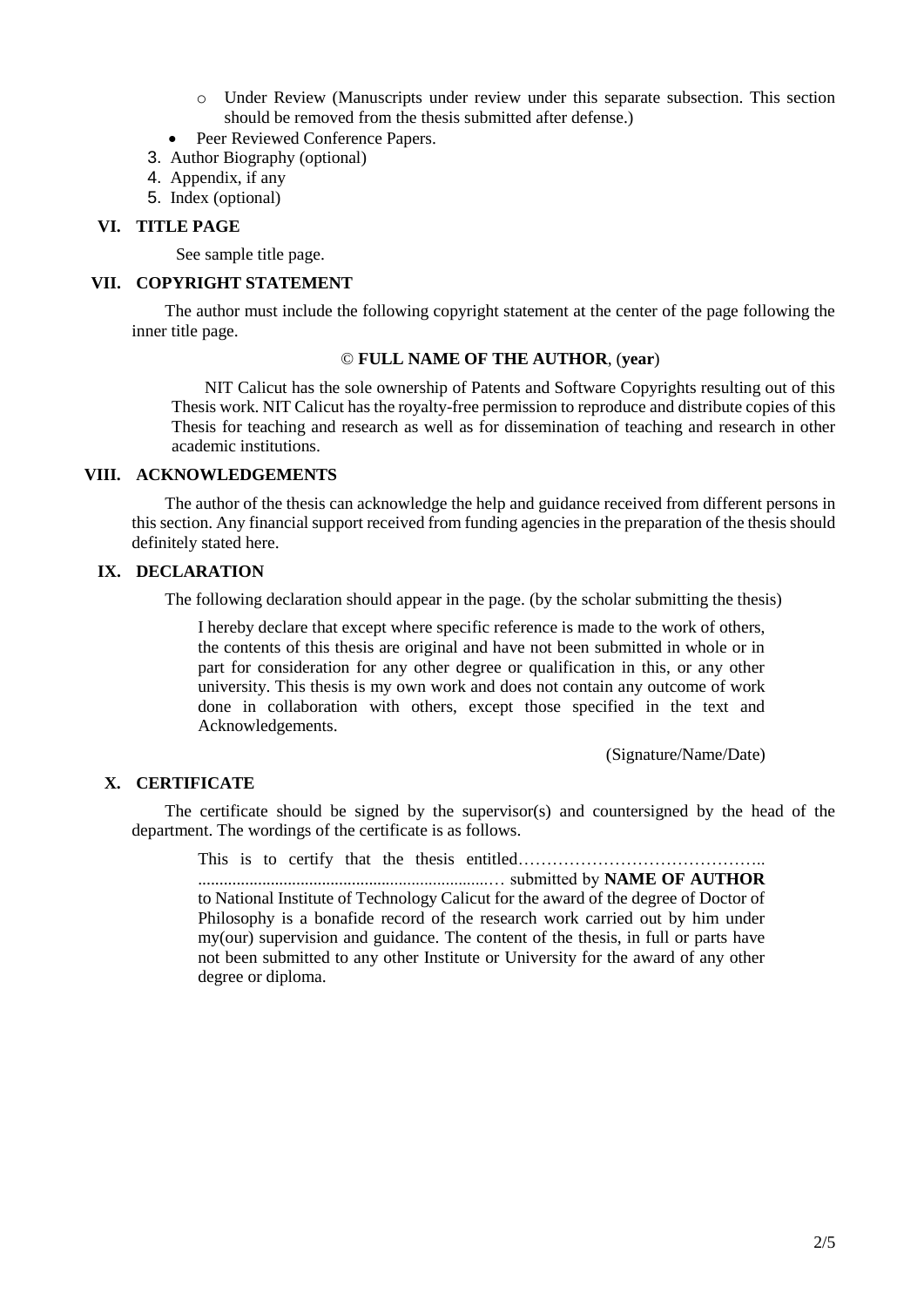#### **XI. THESIS EVALUATION**

This certificate must be signed by the internal and external examiner during the open defense of the thesis and should be attached in the final copy of the thesis only. The standard wordings is as follows.

This is to certify that **NAME OF AUTHOR** (Roll No: PXXXXXXXX) has successfully defended the Thesis entitled ………………………………………………………… on  $\frac{\frac{1}{2}$  /  $\frac{1}{2}$  /  $\frac{1}{2}$  .

The committee recommends the candidate for the award of the degree of

## **Doctor of Philosophy**.

Signature of External Examiner Signature of Internal Examiner

#### **XII. ABSTRACT**

This part of the thesis will be the most widely published and most read because it will be published in Dissertation Abstracts International. It is best written towards the end, but not at the very last minute because you will probably need several drafts. It should be a distillation of the thesis: a concise description of the problem(s) addressed and your method of solving it/them, your results and conclusions. An abstract must be self-contained. Usually they do not contain references. When a reference is necessary, its details should be included in the text of the abstract. The number of words may be limited to 1000 not exceeding two pages of spacing 1.5 and font type Times New Roman with size 11. The abstract should be followed by the keywords (index terms) in the same page with the title Keywords in bold face and italics. *Keywords:*

#### **XIII. CONTENTS**

The contents should list the chapter headings, sections and subsections of the different chapters along with page numbers of each that follows. It should be possible to get a complete picture of the thesis by looking at the contents. While the contents cannot be as brief as listing only the chapter headings, it need not be as elaborate as to list all paragraph titles within subsections. It is preferable to include the chapter, section and subsection headings only in the contents with appropriate page numbers.

#### **XIV. NOMENCLATURE**

Nomenclature includes all the symbols and abbreviations used in the thesis. For the convenience of reading, it is recommended to classify the symbols as roman, Greek, superscripts and subscripts (those applicable) and the acronyms / abbreviations.

#### **XV. LIST OF FIGURES (APPLICABLE TO THESES IN ARCHITECTURE ONLY)**

List the number and captions of the figures with page numbers

#### **XVI. LIST OF TABLES (APPLICABLE FOR THESES IN ARCHITECTURE ONLY)**

List the number and titles of the tables with page numbers

## **XVII. PAGE NUMBERING AND HEADER**

The front matter is numbered in *roman numerals* (i, ii, ….). The body of the thesis and the back matter follows the *Arabic numerals* (1, 2, 3, ...) for page numbering starting from the first page of the first chapter (Introduction). Page number position and header to be provided at 0.5 in from the edge of the paper as shown in the sample draft.

#### **XVIII. NUMBERING SECTIONS, SUBSECTIONS, EQUATIONS, FIGURES ETC**

It is common practice to use decimal numbering in the thesis. If the chapter number is 2, the sections of the chapter will carry the numbers 2.1, 2.2, 2.3 etc. The subsections in section 2.2 will be numbered as 2.2.1, 2.2.2 etc. It is recommended to keep the maximum depth of the table of contents to this level (level 3). Differentiation of the deeper subsections can be achieved by bold faced sentence case titles. Figures and tables each chapter should be numbered from 1 and distinguished by the chapter number.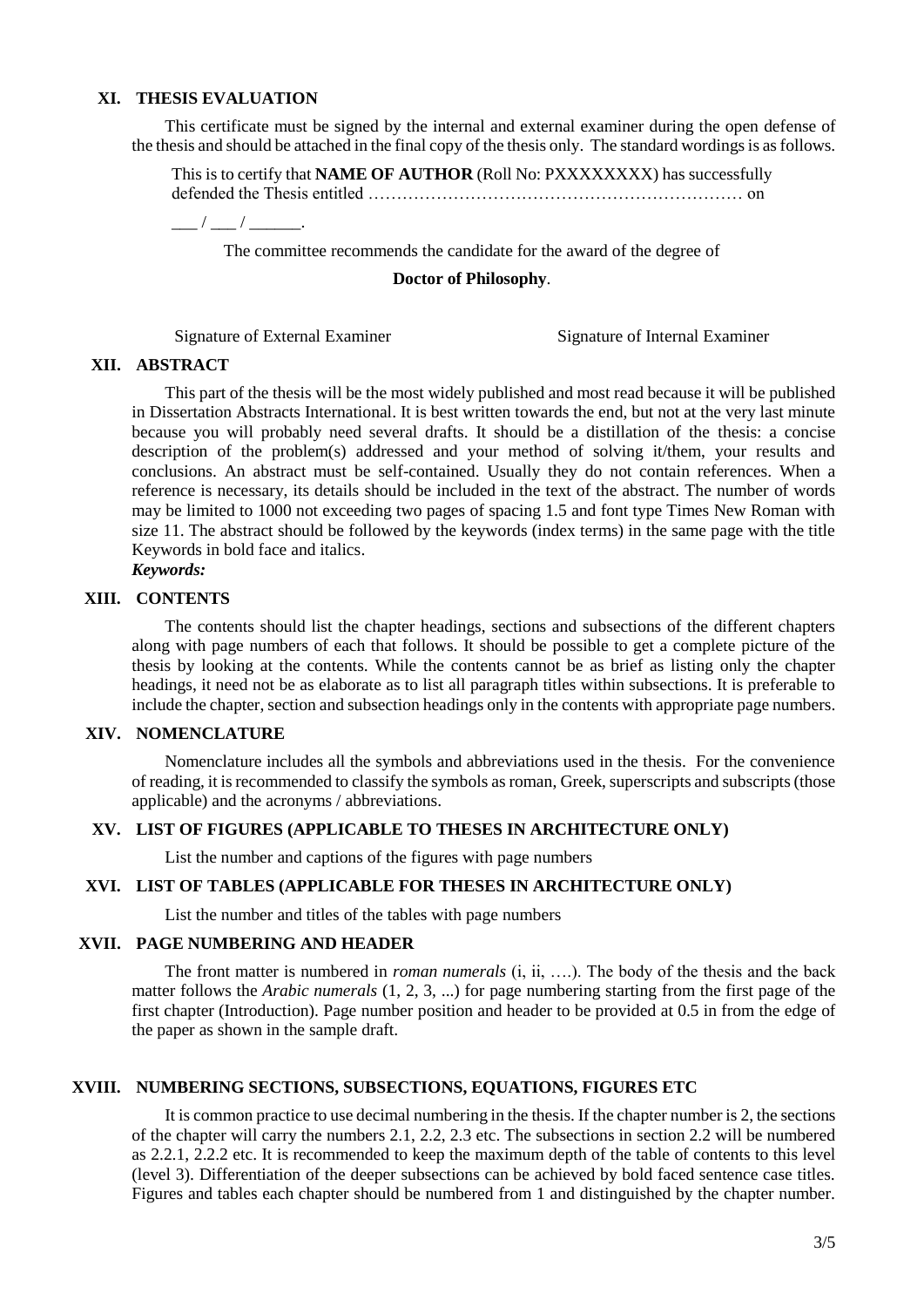Use the dotted decimal form for this purpose. For example, the figures in chapter 4 will be numbered Fig. 4.1, Fig. 4.2, etc. Similarly, the tables of chapter 4 should be numbered as Table 4.1, Table 4.2, etc. The caption of a figure should appear below the figure, with center alignment. In the case of a table, the caption should appear above it.

All figures and tables should be self explanatory with proper description by captions, legends, titles of the axes and any other supplementary information. The same dotted decimal numbering scheme can be used for equations also. Figures should be referred as Figure 4.2 (of Fig. 4.2) and equations as Equation (5.8) (or Eqn. (5.8)), and tables as Table 3.8. If there are some appendices, these can be numbered as A, B, C etc. The figures, tables, and equations in these appendices can be numbered with A., B., C., etc. as prefixes.

## **XIX. REFERENCES**

References should be numbered in *Arabic* numerals starting from 1, in the order in which they are referred to in the thesis. A typical reference in the body of the thesis will appear as "as stated by Knuth et. al. [3] or in [3] or [3-5]". An alternate way is the author-year format wherein the references are sorted in the alphabetical order of the surname of the first author. In such cases, the reference to an article is made as "as mentioned in (Adam and Eve 1946)". All the articles in the list should be referred at least once in the thesis text.

References to journal papers should contain the *name of the author(s), title of the paper, name of the journal, volume number, issue number, particular pages (pp) and year of publication*. Similarly conference papers should mention the *name of author(s), title of the paper, name of the conference, place in which the conference was held and date, month and year of the conference along with the page numbers of the paper in the proceedings of the conference.* References to books should contain name of the *author, title of the book, name of the publisher, edition number, ISBN number, and the year of publication*. References to the web resources should include the *month and year of access*.

# **XX. APPENDICES**

If there is some content that, if included in the body of the thesis, would break the continuity of reading or elaboration of some concepts, it is better to include it as an appendix. Some items which are typically included in appendices are: major derivations or theoretical developments, important and original computer programs, data files that are too large to be represented simply in the results chapters, pictures or diagrams of results which are not important enough to keep in the main text etc.

# **XXI. INDEX (OPTIONAL)**

This section contains important terms used in the thesis, for indexing purpose. The index should have a alphabetically sorted list index terms and the page numbers of pages in which they are used. The index should be limited one or two pages.